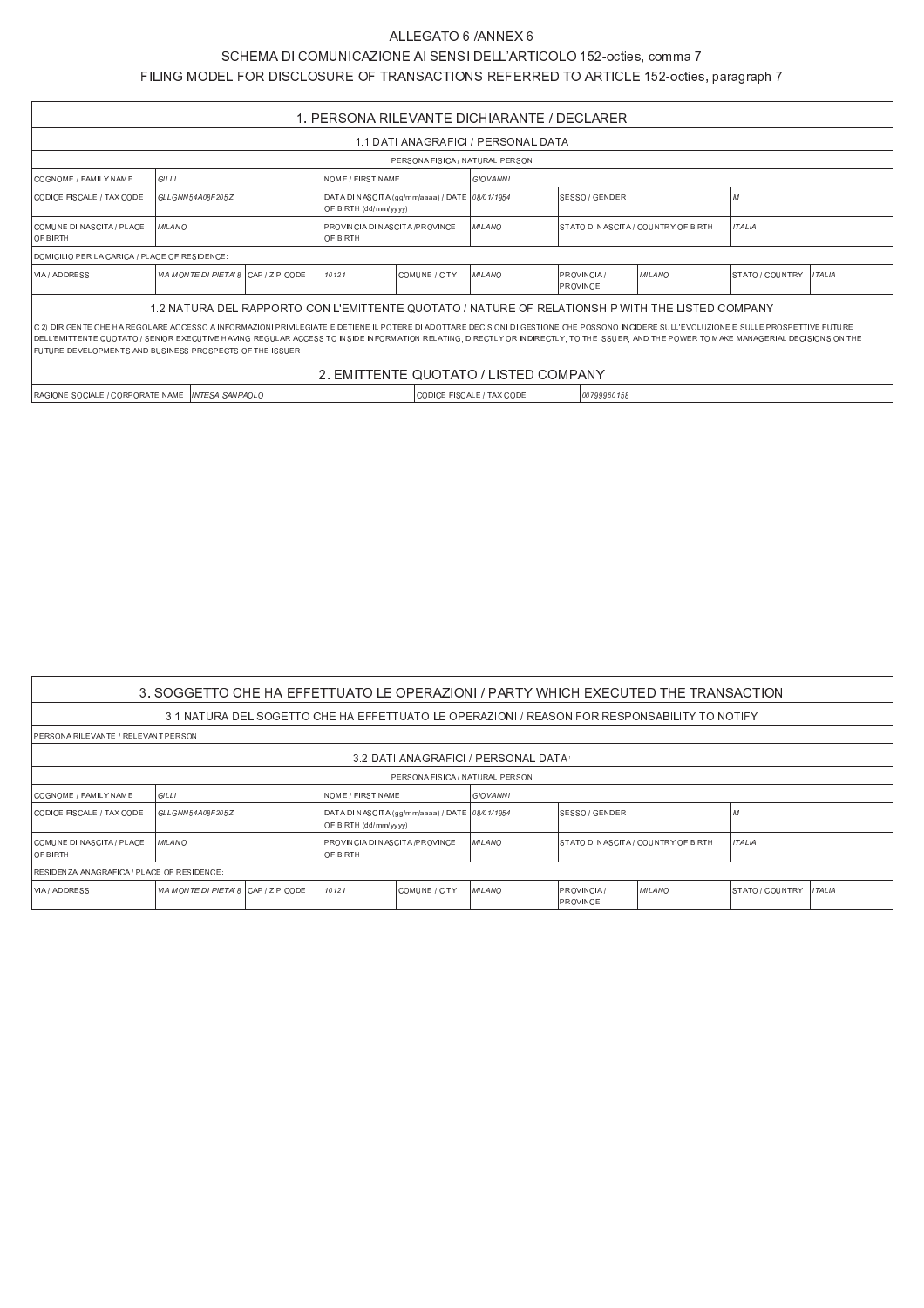| 4. OPERAZIONI / TRANSACTION                                                                                                                                                                                         |                                                                                               |                                         |                                                     |                                                                                                                     |        |                                             |                                                               |                                                                                 |         |  |  |  |
|---------------------------------------------------------------------------------------------------------------------------------------------------------------------------------------------------------------------|-----------------------------------------------------------------------------------------------|-----------------------------------------|-----------------------------------------------------|---------------------------------------------------------------------------------------------------------------------|--------|---------------------------------------------|---------------------------------------------------------------|---------------------------------------------------------------------------------|---------|--|--|--|
| SEZIONE A): RELATIVA ALLE AZIONI E STRUMENTI FINANZIARI EQUIVALENTI E ALLE OBBLIGAZIONI CONVERTIBILI COLLEGATE<br>SECTION A): RELATED TO SHARES AND EQUIVALENT FINANCIAL INSTRUMENT AND ASSOCIATED CONVERTIBLE BOND |                                                                                               |                                         |                                                     |                                                                                                                     |        |                                             |                                                               |                                                                                 |         |  |  |  |
| DATA/<br><b>DATE</b>                                                                                                                                                                                                | <b>TIPO</b><br>OPERAZ./<br><b>TYPE OF</b><br><b>TRANSACTI</b><br>lon <sup>2</sup>             | CODICE ISIN /<br>ISIN CODE <sup>3</sup> | DENOMINAZIONE TITOI O /<br><b>INAME OF SECURITY</b> | TIPO STRUM. QUUANTITÀ /<br>FINANZIARIO / IQUANTITY<br><b>TYPE OF</b><br><b>FINANCIAL</b><br>INSTRUMENT <sup>4</sup> |        | <b>IPRICE</b> (in $\epsilon$ ) <sup>5</sup> | IPREZZO (in €) / CONTROVAL. (in €) MODALITÀ<br>I/VALUE (in €) | <b>IDELL'OPERAZ / INOTES</b><br><b>IDESCRIPTION</b><br>OF<br><b>TRANSACTION</b> | INOTE / |  |  |  |
| 12/06/2015                                                                                                                                                                                                          | $\mathcal{U}$                                                                                 | IT0000072618                            | <b>INTESA SANPAOLO</b>                              | <b>JAZO</b>                                                                                                         | 36,000 | 3.275                                       |                                                               | 117.900 MERC-IT                                                                 |         |  |  |  |
|                                                                                                                                                                                                                     | $ $ TOTALE CONTROVALORE SEZIONE A (in $\epsilon$ ) / TOTAL AMMOUNT SECTION A (in $\epsilon$ ) |                                         |                                                     |                                                                                                                     |        |                                             |                                                               | 117,900                                                                         |         |  |  |  |

|                                                                                                                                                                                                                                                                        | SEZIONE B): RELATIVA AGLI ALTRI STRUMENTI FINANZIARI COLLEGATI ALLE AZIONI DI CUI ALL'ART. 152-sexies, comma 1, lett. b1, b3 |                                                                                                   |                                      |                                          |                                            |                                                     |                                              |                             |                                                                             |                                                                                                                                          |                                                  |                                                                                                 |                                                 |                 |                          |
|------------------------------------------------------------------------------------------------------------------------------------------------------------------------------------------------------------------------------------------------------------------------|------------------------------------------------------------------------------------------------------------------------------|---------------------------------------------------------------------------------------------------|--------------------------------------|------------------------------------------|--------------------------------------------|-----------------------------------------------------|----------------------------------------------|-----------------------------|-----------------------------------------------------------------------------|------------------------------------------------------------------------------------------------------------------------------------------|--------------------------------------------------|-------------------------------------------------------------------------------------------------|-------------------------------------------------|-----------------|--------------------------|
| SECTION B): RELATED TO FINANCIAL INSTRUMENTS ASSOCIATED TO SHARE REFERRED TO IN ART. 152-sexies, paragraph 1, letters b1, b3                                                                                                                                           |                                                                                                                              |                                                                                                   |                                      |                                          |                                            |                                                     |                                              |                             |                                                                             |                                                                                                                                          |                                                  |                                                                                                 |                                                 |                 |                          |
| I DATA / DATE TIPO                                                                                                                                                                                                                                                     | OPER./                                                                                                                       | <b>TIPO STRUM.</b><br><b>FINANZIARIO</b>                                                          | <b>TIPO</b>                          | <b>STRUM. FINANZIARIO COLLEGATO /</b>    | FACOLTA' / ASSOCIATED FINANCIAL INSTRUMENT | AZIONE SOTTOSTANTE /<br><b>JUNDERLYING SECURITY</b> |                                              |                             | INVESTIMENTO/DISINVESTIMENTO EFFETTIVO /<br>ACTUAL INVESTMENT/DISINVESTMENT |                                                                                                                                          |                                                  | INVESTIMENTO/DISINV. POTENZIALE (NOZIONALE) /<br>POTENTIAL (NOTIONAL) INVESTMENT /DISINVESTMENT |                                                 |                 | INOTE /<br><b>INOTES</b> |
|                                                                                                                                                                                                                                                                        | <b>TYPE</b><br>OF<br>CTION                                                                                                   | COLLEGATO/<br><b>ITYPE OF</b><br>TRANSA ASSOCIATED<br><b>FINANCIAL</b><br>INSTRUMENT <sup>8</sup> | <b>TYPE OF</b><br>RIGHT <sup>9</sup> | CODICE ISIN /<br>ISIN CODE <sup>10</sup> | DENOMINAZIONE /<br>I NAME "                | CODICE ISIN /<br>ISIN CODE                          | <b>IDENOMINAZIONE</b><br>INAME <sup>12</sup> | QUANTITÀ<br><b>QUANTITY</b> |                                                                             | PREZZO (in €) CONTROVALORE (in €) SOTTOSTANTE REGOLAMENTO I/ VALUE (in €)<br><sub>I</sub> / PRICE (in €) <sup>5</sup>   / VALUE (in €) . | I QUANTITY OF I I STRIKE OR<br><b>UNDERLYING</b> | SETTLEMENT                                                                                      | QUANTITÀ DEL PREZZO D'ES. O CONTROVALORE (jn €) | <b>MATURITY</b> |                          |
|                                                                                                                                                                                                                                                                        |                                                                                                                              |                                                                                                   |                                      |                                          |                                            |                                                     |                                              |                             |                                                                             |                                                                                                                                          |                                                  |                                                                                                 |                                                 |                 |                          |
| $PRE$ (in $E$ )<br>$ $ TOTALE CONTROVALORE POTENZIALE SEZIONE B (in $\epsilon$ ) / TOTAL POTENTIAL AMMOUNT SECTION B (in $\epsilon$ )<br>ITOTALE CONTROVALORE SEZIONE A + SEZIONE B (in $\epsilon$ ) / TOTAL AMMOUNT SECTION A + SECTION B (in $\epsilon$ )<br>117.900 |                                                                                                                              |                                                                                                   |                                      |                                          |                                            |                                                     |                                              |                             |                                                                             |                                                                                                                                          |                                                  |                                                                                                 |                                                 |                 |                          |